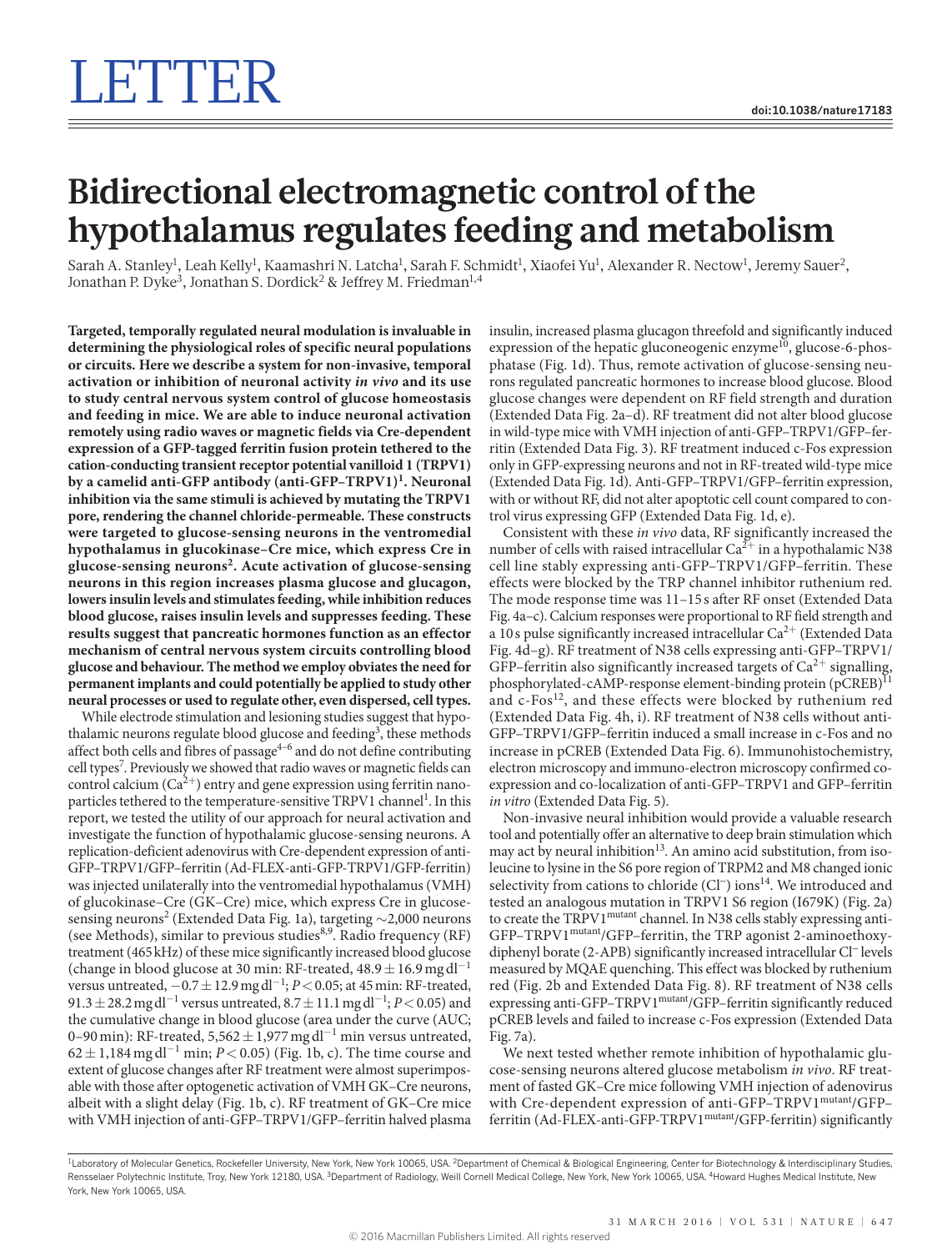

<span id="page-1-0"></span>**Figure 1** | **Remote neural activation** *in vivo* **using radio waves. a**, Schema of activation system. **b**, **c**, Change in blood glucose (**b**) and cumulative blood glucose (**c**) with RF treatment of GK–Cre mice (VMH injection Ad-FLEX-anti-GFP-TRPV1/GFP-ferritin, *n*=13; VMH injection rAAV-FLEX-ChR2,  $n=4$ ). Values are mean  $\pm$  s.e.m.; two-way ANOVA with Sidak's multiple comparison test; \**P*<0.05, \*\**P*<0.01, \*\*\*\**P*<0.0001. ChR2, channelrhodopsin 2. **d**, RF treatment of GK–Cre (GK) or wildtype (WT) mice with VMH Ad-FLEX-anti-GFP-TRPV1/GFP-ferritin on

plasma insulin (GK–Cre, *n*=8; wild type, *n*=8), glucagon (GK–Cre,  $n=6$ ; wild type,  $n=11$ ) and hepatic glucose-6-phosphatase expression (GK–Cre,  $n = 12$ ; wild type,  $n = 9$ ). Values are mean  $\pm$  s.e.m.; two-tailed, unpaired Student's *t*-test or Mann–Whitney *U*-test; \**P*<0.05, \*\*\**P*<0.005. WT nanoV1 refers to wild-type mice with VMH injection of Ad-FLEX-anti-GFP-TRPV1/GFP-ferritin, Gck NanoV1 indicates GK-Cre mice with VMH injection of Ad-FLEX-anti-GFP-TRPV1/GFP-ferritin.



<span id="page-1-1"></span>

comparison test and two-tailed Student's *t*-test; \**P*<0.05, \*\**P*<0.01, \*\*\**P*<0.001, \*\*\*\**P*<0.0001. **f**, RF treatment of GK–Cre (GK) or wildtype (WT) mice with VMH injection of Ad-FLEX-anti-GFP-TRPV1<sup>mutant</sup>/ GFP-ferritin on plasma insulin (GK–Cre, *n*=9; wild type, *n*=9), glucagon (GK–Cre, *n*=5; wild type, *n*=9) and hepatic glucose-6-phosphatase expression (GK–Cre,  $n=4$ ; wild type,  $n=8$ ). Values are mean  $\pm$  s.e.m.; two-tailed, unpaired Student's *t*-test; \**P*<0.05. **g**, RF treatment of GK–Cre  $(n=6)$  or wild-type  $(n=9)$  mice with VMH injection of Ad-FLEX-anti-GFP-TRPV1mutant/GFP-ferritin on blood glucose with 2-deoxyglucose treatment. Values are mean  $\pm$  s.e.m.; two-way ANOVA with Sidak's multiple comparison test;  $^*P\!<\!0.05,$   $^{***}P\!<\!0.001.$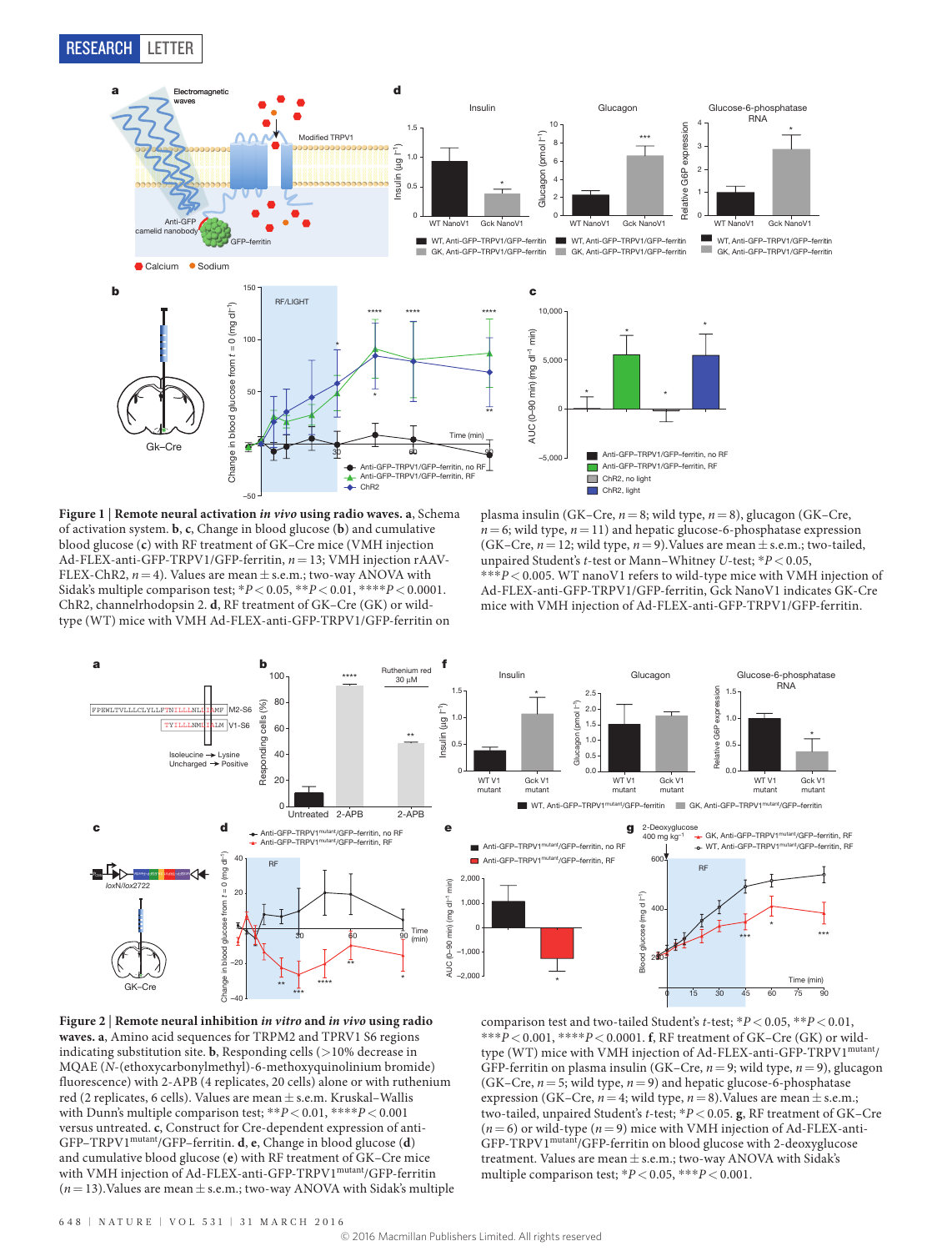## LETTER RESEARCH



<span id="page-2-0"></span>**Figure 3** | **Remote neural modulation** *in vitro* **and** *in vivo* **using magnetic field. a**, **b**, Representative whole-cell current-clamp trace with magnet treatment (5 s) from GK–Cre VMH neurons in *ex vivo* slices expressing (**a**) anti-GFP-TRPV1/GFP-ferritin and (**b**) anti-GFP-TRPV1<sup>Mutant</sup>/GFP-ferritin (of 14 and 6 recordings, respectively). **c**, **d**, Magnet treatment on membrane potential (**c**) and firing rate (**d**) in VMH neurons expressing anti-GFP–TRPV1/GFP–ferritin (*n*=14 and 16 cells, respectively) and anti-GFP–TRPV1 $^{\text{mutant}}$ /GFP–ferritin (*n* = 6 and 6 cells, respectively). Values are mean  $\pm$  s.e.m.; Wilcoxon matched pairs. **e**, **f**, Schema (**e**) and protocol (**f**) for magnetic field neural activation to

reduced blood glucose (change in blood glucose at 20 min: RF-treated,  $-22.5\pm5.5$  mg dl $^{-1}$  versus untreated,  $6.8\pm4.1$  mg dl $^{-1};$   $P$   $<$   $0.01;$ at 30 min: RF-treated,  $-26.5 \pm 7.8$  mg dl<sup>-1</sup> versus untreated, 9.9±13.1 mg dl<sup>-1</sup>; *P* < 0.00<sup>1</sup>; at 45 min: RF-treated, −20.3±8.2 mg dl<sup>-1</sup> versus untreated, 20.6±12.9mgdl<sup>−</sup><sup>1</sup> ; *P*<0.0001) and the cumulative change in blood glucose ([Fig. 2c–e](#page-1-1)). RF treatment of these mice significantly increased insulin without a rise in glucagon and significantly reduced hepatic glucose-6-phosphatase expression [\(Fig. 2f](#page-1-1)). Inhibition of these neurons also blunted the hyperglycaemic response to 2-deoxyglucose, a non-metabolizable form of glucose that mimics hypoglycemia15 [\(Fig. 2g](#page-1-1) and [Extended Data Fig. 7c](#page--1-7)). RF treatment did not affect wild-type mice with VMH injection of anti-GFP-TRPV1<sup>mutant</sup>/ GFP–ferritin ([Extended Data Fig. 7d](#page--1-7)). These results suggest that hypothalamic glucose-sensing neurons are necessary for the normal counter-regulatory response to hypoglycaemia and to maintain blood glucose after an overnight fast.

We previously showed that ferritin's superparamagnetic properties allow ferritin-tethered TRPV1 to activate gene expression in a magnetic field $1,16$ . We next tested whether a magnetic field could modulate neural activity. We were unable to make electrophysiological recordings using radio waves because of electrode heating and recording artefacts.

examine food intake. **g**, Food intake with magnet treatment in GK–Cre mice (VMH injection of Ad-FLEX-anti-GFP-TRPV1/GFP-ferritin, *n*=6; VMH injection of rAAV-FLEX-ChR2, *n*=4). No replicates.Values are mean  $\pm$  s.e.m.; two-way ANOVA with Sidak's multiple comparisons; \*\**P*<0.01. **h**, Protocol for magnetic field neural inhibition to examine food intake. **i**, Food intake with magnet treatment in GK–Cre mice with VMH injection of Ad-FLEX-anti-GFP-TRPV1mutant/GFP-ferritin (*n*=6). No replicates. Values are mean  $\pm$  s.e.m.; two-way ANOVA with Sidak's multiple comparisons; \**P*<0.05.

Magnet treatment (5s) induced a significant inward current in HEK or N38 cells expressing anti-GFP–TRPV1/GFP–ferritin and an outward current in HEK or N38 cells expressing TRPV1<sup>mutant</sup>/GFP-ferritin [\(Extended Data Fig. 8a–f\)](#page--1-6). Peak magnet-induced current displayed a rise time of  $0.62 \pm 0.4$  s and a 37% decay time of  $1.1 \pm 0.74$  s for anti-GFP–TRPV1/GFP–ferritin and  $2.29 \pm 1.8$  s and  $11.7 \pm 4.9$  s respectively for anti-GFP–TRPV1<sup>mutant</sup>/GFP–ferritin. The current–voltage relation-ship of TRPV1<sup>mutant</sup> with different intracellular anions ([Extended Data](#page--1-6) [Fig. 8i, j\)](#page--1-6) was consistent with analogous pore loop mutations in TRPM2 and TRPM814. Magnet treatment increased intracellular calcium in N38 cells expressing anti-GFP–TRPV1/GFP–ferritin and intracellular chloride in N38 cells expressing anti-GFP–TRPV1mutant/GFP–ferritin. These effects were blocked by ruthenium red ([Extended Data Fig. 8k–o\)](#page--1-6).

We next tested the effects of magnet treatment on neural activity *ex vivo* in slices from GK–Cre mice crossed to the reporter strain *Rosa-loxstop-lox-tdTomato* after VMH injection of Ad-anti-GFP-TRPV1/GFPferritin or Ad-anti-GFP-TRPV1<sup>mutant</sup>/GFP-ferritin. In slices from mice injected with Ad-anti-GFP-TRPV1/GFP-ferritin, magnet treatment (5s) depolarized neurons expressing tdTomato and GFP, significantly increasing membrane potential  $(16.39 \pm 2.9 \,\text{mV}, P < 0.001)$  and firing rate  $(2.355 \pm 0.63 \text{ Hz}, P < 0.001)$  in 76% of neurons. Magnet treatment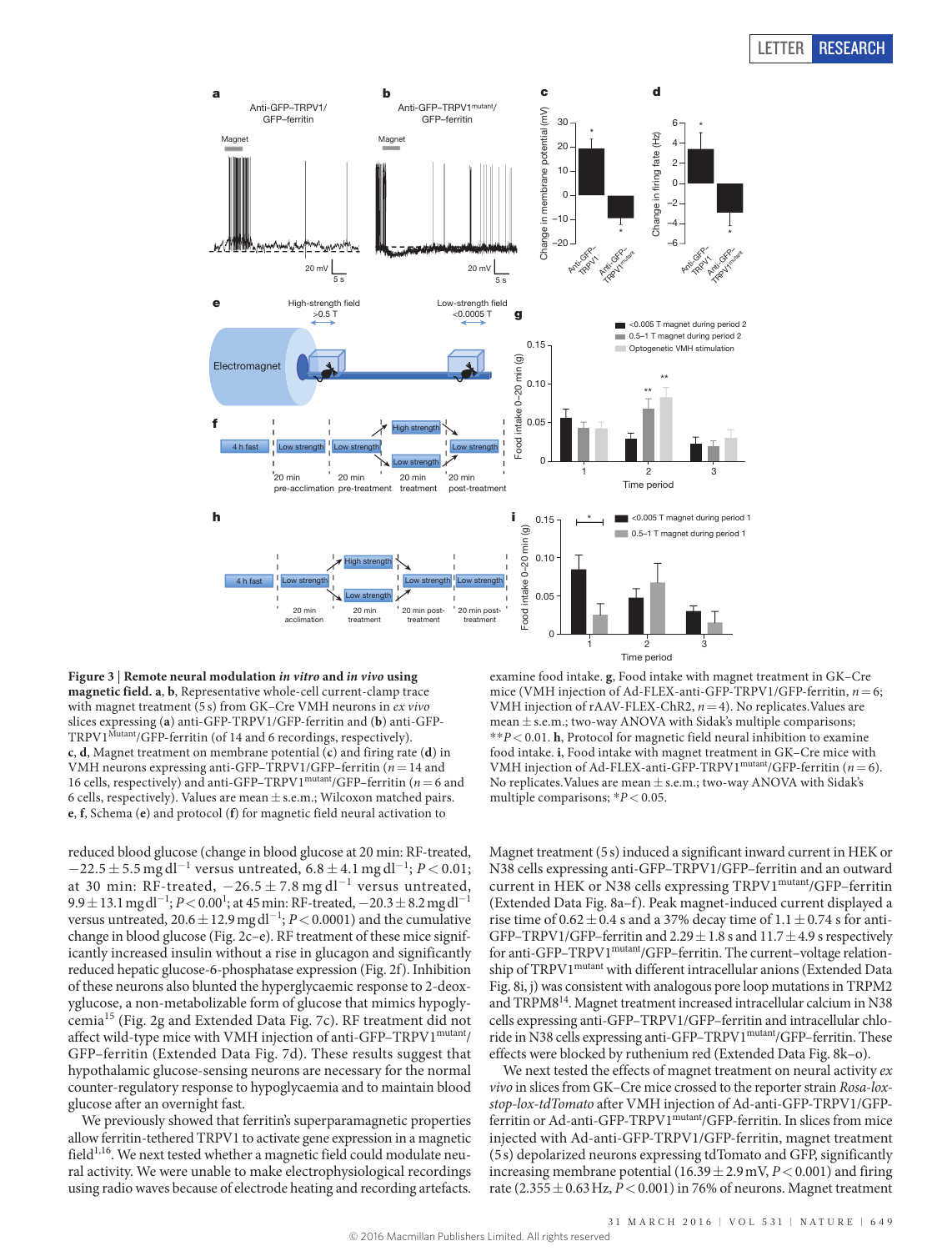(5s) of slices from mice injected with Ad-anti-GFP-TRPV1mutant/GFPferritin significantly hyperpolarized neurons by  $4.7 \pm 1.1$  mV ( $P < 0.05$ ) and decreased firing rate −2.552±1.17 (*P*<0.05) in 71% of neurons [\(Fig. 3a–d,](#page-2-0) [Extended Data Fig. 8g, h\)](#page--1-6).

To test whether a magnetic field could remotely modulate neurons *in vivo* to control behaviour, we placed animals close to the electromagnetic coil of an MRI machine ([Fig. 3e, f](#page-2-0)). We reasoned that since hypoglycaemia triggers feeding<sup>17</sup>, activation of hypothalamic GK neurons might increase food intake. Magnet treatment of GK–Cre mice with VMH injection of Ad-FLEX-anti-GFP-TRPV1/GFP-ferritin increased blood glucose [\(Extended Data Fig. 9b–d](#page--1-8)) and significantly increased food intake after a fast to a similar extent as optogenetic activation of VMH GK–Cre neurons ([Fig. 3g](#page-2-0)). We tested the effect of neural inhibition by magnet treatment of GK–Cre mice with VMH injection of Ad-anti-GFP-TRPV1<sup>mutant</sup>/GFP-ferritin. Food intake was significantly decreased [\(Fig. 3h,](#page-2-0) i). Expression of the activating and inhibitory constructs did not alter baseline blood glucose or food intake ([Extended](#page--1-9) [Data Fig. 10\)](#page--1-9) and magnetic field treatment did not affect blood glucose or feeding in wild-type mice after VMH injection of either construct [\(Extended Data Fig. 9e, f](#page--1-8)).

Here we show that remote neural modulation of a subpopulation of hypothalamic glucose-sensing neurons changes blood glucose in either direction by regulating pancreatic hormone levels, and that neural activation increases feeding while inhibition decreases it. VMH inhibition to reduce glucose and feeding could be beneficial in metabolic disease. Because activation of the GK neuronal subpopulation mimics the responses to low glucose and inhibiting them blunts this response, we hypothesize that we targeted glucose-inhibited neurons, though further studies will be needed to confirm this, as well as the mechanism by which glucose can inhibit GK-expressing neurons<sup>18,19</sup>. While local particle heating could independently affect mitochondrial UCP2 or other mechanisms, we consider this unlikely because of rapid heat dissipation with distance and the finding that wild-type and mutant TRPV1 had opposite effects<sup>20</sup>.

Radio-wave- or magnetic-field-controlled neural modulation provides distinct attributes relative to optogenetics or DREADDs (designer receptors exclusively activated by designer drugs). Unlike optogenetics, the approach does not require a permanent implant so may be suitable when an implant interferes with function or cannot be secured. Further, optogenetics and methods using exogenous nanoparticles<sup>21,22</sup> only target local populations, whereas our genetically encoded system could potentially modulate dispersed populations and/or multiple sites in a circuit simultaneously without requiring multiple implants or nanoparticle injections. The system also enables more rapid responses than DREADDs<sup>23</sup> which activate G protein signalling and the slower kinetics of which<sup>24,25</sup> could affect their utility for neural modulation over short time intervals. Our method could also regulate calcium and/or chloride currents in other, even dispersed, populations such as immune, epithelial and endocrine cells. Pending further efficacy and safety studies and the development of suitable devices, the method could potentially provide a less invasive alternative to deep brain stimulation which requires permanent implants and are sometimes associated with complications<sup>26</sup>.

**Online Content** Methods, along with any additional Extended Data display items and Source Data, are available in the [online version of the paper](http://www.nature.com/doifinder/10.1038/nature17183); references unique to these sections appear only in the online paper.

## **Received 10 August 2015; accepted 28 January 2016. Published online 23 March 2016.**

- 1. Stanley, S. A., Sauer, J., Kane, R. S., Dordick, J. S. & Friedman, J. M. Remote regulation of glucose homeostasis in mice using genetically encoded nanoparticles. *Nature Med.* **21,** 92–98 (2015).
- 2. Stanley, S. *et al.* Profiling of glucose-sensing neurons reveals that GHRH neurons are activated by hypoglycemia. *Cell Metab.* **18,** 596–607 (2013).
- 3. Davies, R., Nakajima, S. & White, N. Enhancement of feeding produced by stimulation of the ventromedial hypothalamus. *J. Comp. Physiol. Psychol.* **86,** 414–419 (1974).
- 4. Goto, Y., Carpenter, R. G., Berelowitz, M. & Frohman, L. A. Effect of ventromedial hypothalamic lesions on the secretion of somatostatin, insulin, and glucagon by the perfused rat pancreas. *Metabolism* **29,** 986–990 (1980).
- 5. Shimazu, T., Fukuda, A. & Ban, T. Reciprocal influences of the ventromedial and lateral hypothalamic nuclei on blood glucose level and liver glycogen content. *Nature* **210,** 1178–1179 (1966).
- 6. Schwartz, M. W. *et al.* Cooperation between brain and islet in glucose homeostasis and diabetes. *Nature* **503,** 59–66 (2013).
- Kang, L., Routh, V. H., Kuzhikandathil, E. V., Gaspers, L. D. & Levin, B. E. Physiological and molecular characteristics of rat hypothalamic ventromedial nucleus glucosensing neurons. *Diabetes* **53,** 549–559 (2004).
- Aponte, Y., Atasoy, D. & Sternson, S. M. AGRP neurons are sufficient to orchestrate feeding behavior rapidly and without training. *Nature Neurosci.* **14,** 351–355 (2011).
- 9. Anthony, T. E. *et al.* Control of stress-induced persistent anxiety by an extra-amygdala septohypothalamic circuit. *Cell* **156,** 522–536 (2014).
- 10. Nordlie, R. C., Foster, J. D. & Lange, A. J. Regulation of glucose production by the liver. *Annu. Rev. Nutr.* **19,** 379–406 (1999).
- 11. Bito, H., Deisseroth, K. & Tsien, R. W. CREB phosphorylation and dephosphorylation: a  $Ca^{2+}$ - and stimulus duration-dependent switch for hippocampal gene expression. *Cell* **87,** 1203–1214 (1996).
- 12. Ghosh, A., Ginty, D. D., Bading, H. & Greenberg, M. E. Calcium regulation of gene expression in neuronal cells. *J. Neurobiol.* **25,** 294–303  $(1994)$
- 13. Lozano, A. M. & Eltahawy, H. How does DBS work? *Suppl. Clin. Neurophysiol.* **57,** 733–736 (2004).
- 14. Kühn, F. J., Knop, G. & Luckhoff, A. The transmembrane segment S6 determines cation versus anion selectivity of TRPM2 and TRPM8. *J. Biol. Chem.* **282,** 27598–27609 (2007).
- 15. Landau, B. R. & Lubs, H. A. Animal responses to 2-deoxy-d-glucose administration. *Proc. Soc. Exp. Biol. Med.* **99,** 124–127 (1958).
- 16. Kim, T., Moore, D. & Fussenegger, M. Genetically programmed superparamagnetic behavior of mammalian cells. *J. Biotechnol.* **162,** 237–245 (2012).
- 17. Rowland, N. E., Bellush, L. L. & Carlton, J. Metabolic and neurochemical correlates of glucoprivic feeding. *Brain Res. Bull.* **14,** 617–624 (1985).
- 18. Evans, M. L. *et al.* Hypothalamic ATP-sensitive K<sup>+</sup> channels play a key role in sensing hypoglycemia and triggering counterregulatory epinephrine and glucagon responses. *Diabetes* **53,** 2542–2551 (2004).
- 19. Murphy, B. A., Fakira, K. A., Song, Z., Beuve, A. & Routh, V. H. AMP-activated protein kinase and nitric oxide regulate the glucose sensitivity of ventromedial hypothalamic glucose-inhibited neurons. *Am. J. Physiol. Cell Physiol.* **297,** C750–C758 (2009).
- Horvath, T. L. *et al.* Brain uncoupling protein 2: uncoupled neuronal mitochondria predict thermal synapses in homeostatic centers. *J. Neurosci.* **19,** 10417–10427 (1999).
- 21. Chen, R., Romero, G., Christiansen, M. G., Mohr, A. & Anikeeva, P. Wireless magnetothermal deep brain stimulation. *Science* **347,** 1477–1480  $(2015)$
- 22. Stanley, S. A. *et al.* Radio-wave heating of iron oxide nanoparticles can regulate plasma glucose in mice. *Science* **336,** 604–608 (2012).
- 23. Armbruster, B. N., Li, X., Pausch, M. H., Herlitze, S. & Roth, B. L. Evolving the lock to fit the key to create a family of G protein-coupled receptors potently activated by an inert ligand. *Proc. Natl Acad. Sci. USA* **104,** 5163–5168 (2007).
- 24. Alexander, G. M. *et al.* Remote control of neuronal activity in transgenic mice expressing evolved G protein-coupled receptors. *Neuron* **63,** 27–39 (2009)
- 25. Nawaratne, V. *et al.* New insights into the function of M4 muscarinic acetylcholine receptors gained using a novel allosteric modulator and a DREADD (designer receptor exclusively activated by a designer drug). *Mol. Pharmacol.* **74,** 1119–1131 (2008).
- 26. Falowski, S. M., Ooi, Y. C. & Bakay, R. A. Long-term evaluation of changes in operative technique and hardware-related complications with deep brain stimulation. *Neuromodulation* **18,** 670–677 (2015).

**Acknowledgements** We would like to thank A. North, P. Ariel and K. Thomas for help with confocal imaging, D. Acehan and K. Uryu for performing EM studies and S. Korres for assistance with the manuscript. This work was funded by Howard Hughes Medical Institute, the JPB Foundation, the National Institutes of Health (GM095654 and MH105941) and a Rensselaer Fellowship (to J.S.) under an NIH predoctoral training grant (GM067545). Support for this project was provided by a grant from the Robertson Foundation.

**Author Contributions** J.M.F. conceived the project and supervised the studies. S.A.S. and L.K. designed and performed the experiments. K.L. and S.F.S. provided technical assistance. A.N. assisted with optogenetic studies, J.S. assisted with magnet activation studies and X.Y. assisted with cell culture studies. J.D. provided technical advice for *in vivo* magnet activation studies. J.S.D. provided technical advice. S.A.S., L.K. and J.M.F. wrote the manuscript.

**Author Information** Reprints and permissions information is available at [www.nature.com/reprints](http://www.nature.com/reprints). The authors declare no competing financial interests. Readers are welcome to comment on the [online version of the](http://www.nature.com/doifinder/10.1038/nature17183)  [paper.](http://www.nature.com/doifinder/10.1038/nature17183) Correspondence and requests for materials should be addressed to J.M.F. [\(friedj@mail.rockefeller.edu](mailto:friedj@mail.rockefeller.edu)).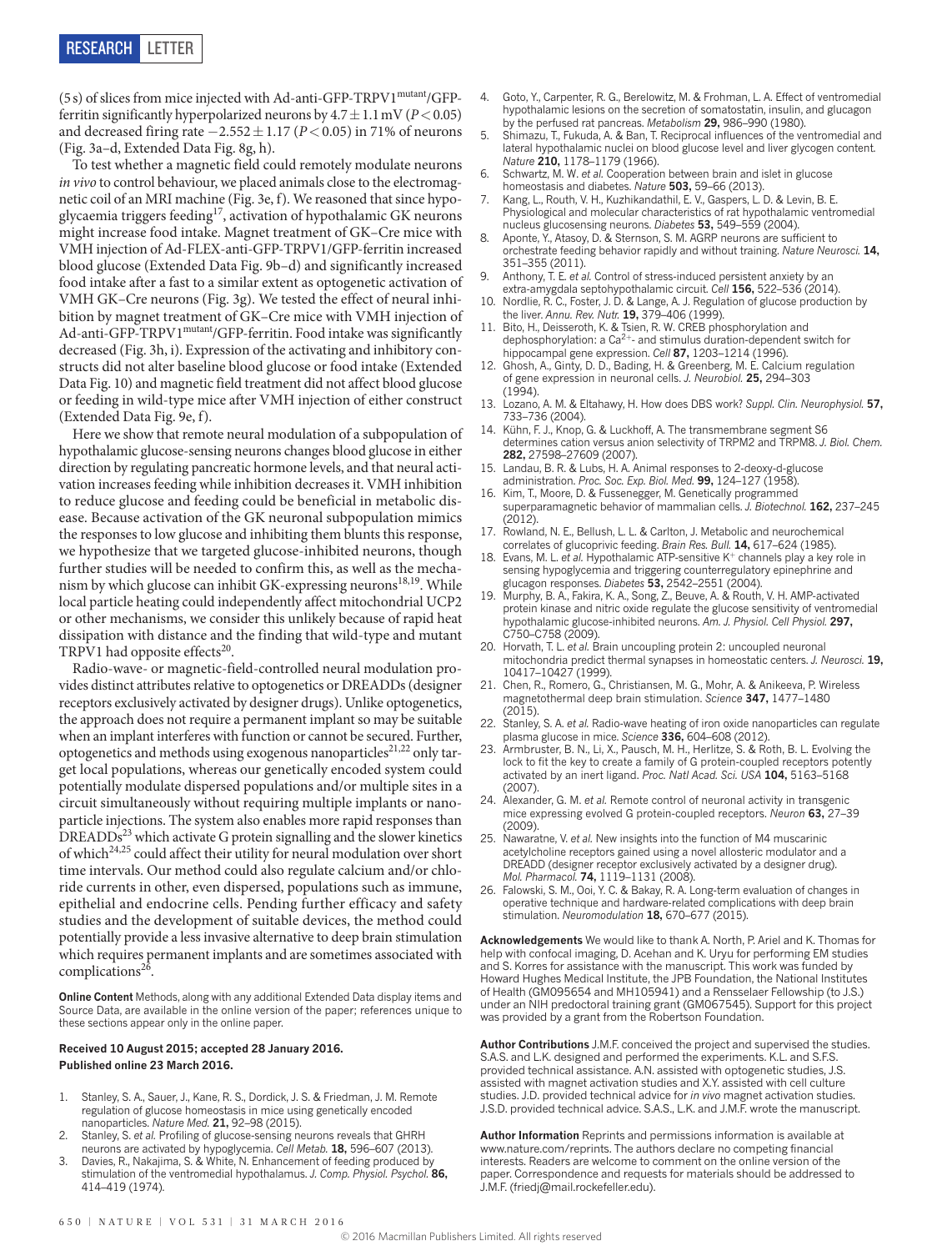## **METHODS**

**Radiofrequency field and static magnetic field.** A 465kHz sinusoidal signal was provided by a signal generator and applied through an amplifier (both Ultraflex) to a 2-turn solenoid coil with a radius of 2.5 cm to produce an electromagnetic field. The field strengths tested were 31mT, 27mT and 23mT. Samples were placed within the solenoid.

A static magnetic field for imaging experiments was produced using a neodymium-iron-boron permanent magnet (0.25  $\times$  1 inch, axially magnetized, K&J Magnetics). This was able to produce a magnetic flux density of over 5 kilogauss at the magnet surface. Field strengths of 280mT and 130mT were generated by increasing the distance from the cells to the magnet surface (2mm and 5mm, respectively). A N52 grade neodymium magnet (0.06  $\times$  0.25 inch, axially magnetized, K&J Magnetics) was used for electrophysiological studies. The magnetic field for *in vivo* studies was generated by the superconducting electromagnetic MRI field from a GE 3.0 Tesla Excite HDx MRI Scanner (GE Healthcare). The field strength was measured and regions with strengths of 0.5–1T or 0.2–0.5T were used for *in vivo* studies.

**Plasmids.** Anti-GFP nanobody-TRPV1–2A–GFP ferritin in pEGFPN1 and MSCV-hygro were generated as previously described<sup>1</sup>. Mutation of residue I679K in TRPV1 was performed by site-directed mutagenesis using QuikChange XL Site-Directed Mutagenesis Kit (Agilent). These sequences were cloned into pVQ Ad CMV KNpA for generation of replication deficient adenovirus. To construct Cre- activated recombinant adenovirus vectors, a DNA construct with two pairs of incompatible *lox* sites, *lox*N and *lox*2722, was synthesized and Anti-GFP nanobody-TRPV1–2A–GFP ferritin was cloned between the two pairs in the antisense orientation. The floxed inverted Anti-GFP nanobody-TRPV1–2A–GFP ferritin cassette was then cloned into pVQ Ad CMV KNpA for generation of replication deficient adenovirus. The fidelity of PCR products and cloning was confirmed by DNA sequencing.

**Viruses.** The recombinant adenoviruses (Ad-CMV-GFP, Ad-CMV-anti-GFP-TRPV1/GFP-ferritin, Ad-FLEX-anti-GFP-TRPV1/GFP-ferritin and Ad-FLEX-anti-GFP-TRPV1mutant/GFP-ferritin were packaged by Viraquest. The final titre was  $4 \times 10^{10}$  plaque-forming units (p.f.u.) per ml. AAV-EF1a-DIOhChR2(H134R)-eYFP was purchased from UNC Viral Core.

**Cell culture and** *in vitro* **studies.** Human embryonic kidney (HEK 293T) cells (ATCC CRL-3216), mycoplasma testing and STR profiling for authentication performed by ATCC) were cultured in DMEM with 10% fetal bovine serum (FBS; Gibco) at 37 °C and 5%  $CO<sub>2</sub>$ . HEK cells have been reported to be among cell lines that are commonly misidentified. We used HEK 293T cells obtained from and authenticated by ATCC. HEK 293T cells are readily transfected and express transgene products at high levels. Transfected cells were used to examine the sites of TRPV1 and GFP-tagged ferritin expression, to generate stable cells to determine calcium responses to RF and magnetic stimulation and for electrophysiology studies. These studies were also performed in additional cell lines such as N38 (calcium responses), examined *in vivo* (protein expression) or in *ex vivo* slices (electrophysiology). Phoenix ecotropic packaging cells (Stanford University, no authentication or mycoplasma testing) were grown in DMEM with 10% FBS (Gibco) at 37°C and 5% CO2. Embryonic mouse hypothalamic N38 cells (Cellutions Biosystems Inc., no authentication, mycoplasma testing performed by Cellultions Biosystems Inc.) were grown in DMEM with 10% FBS at 37 °C and 5%  $CO<sub>2</sub>$ .

Stable cell lines were produced by retroviral infection of N38 cells using the Phoenix system. Briefly, Phoenix eco cells ( $2 \times 10^6$  cells per 6-cm dish) were transfected with MSCV-hygro anti-GFP-TRPV1/GFP-ferritin or MSCV-hygro anti-GFP-TRPV1mutant/GFP-ferritin. After 24h, the medium was replaced and the cells placed at 32°C. Medium was aspirated after a further 24h and spun to remove cell debris. The Phoenix cell supernatant was added to N38 cells (plated at  $1\times10^6$  cells per 6-cm dish) using a 1:2 dilution in DMEM/10% FBS with polybrene (4μgml<sup>-1</sup>, Sigma-Aldrich). Cells were incubated at 32°C for a further 24h before replacing the medium with DMEM/10% FBS. Selection medium was added 48h after infection. Stably transfected N38 cells were maintained at 32°C.

For immunocytochemistry, electrophysiology, RF and magnet studies, stably transfected N38 cells or HEK cells were cultured on 12-mm cover glass (Fisher Scientific) coated with fibronectin (10 mg ml<sup>-1</sup>, Sigma). HEK cells were transfected with appropriate constructs 24h after plating using lipofectamine 2000 (Invitrogen). Culture medium was replaced 18h after transfection and holotransferrin (2 mg ml<sup>-1</sup>, Sigma) was added to the cells. Cells were studied 72-96h after transfection or subculture.

**Effect of RF or magnet on pCREB and c-Fos**. 24h before the study, cells were placed in 1% FBS in optimem medium at 32°C to ensure minimal activation of TRPV1 and calcium-dependent pathways. On the day of study, cells were incubated in 500μl of calcium imaging buffer at room temperature (control) or in a RF field

(31mT) at room temperature. For magnet treatment, cells were treated with a static magnetic field (280mT) for 5s every 2min for 1h at room temperature. After 60min, the cells were placed on ice, the supernatant removed and cells lysed with RIPA buffer (40 µl for western blot) or lysis buffer (100 µl Agilent Absolutely RNA microprep kit) and frozen at −80°C until assay or RNA purification. Each study was repeated on three occasions each with four replicates. Control studies with N38 cells alone were performed on two occasions with four replicates.

**Calcium imaging.** TRPV1 is a non-selective cation channel with relatively high permeability to divalent cations, particularly calcium ( $Ca^{2+} > Mg^{2+} > Na^{+} \approx$  $K^+ \approx Cs^+)^{27}$ .

For studies examining the effects of RF (31mT) or magnet (280mT) with and without ruthenium red, stably transfected cells were washed three times in PBS then loaded with Fluo-4 3 μM (Invitrogen) in the presence of sulfinpyrazone 500μM (Sigma) for 45–60min at room temperature. Cells were washed again in PBS then incubated for 15–30min in sulfinpyrazone in PBS. Cells were washed and then imaged in calcium imaging buffer. Imaging was performed using a Deltavision personal DV imaging system (Applied Precision) equipped with a custom-made ceramic lens. Images were acquired every 3s for 3min. Cells were imaged without treatment (eight occasions), before and during RF treatment (nine occasions), before and during application of a neodymium magnet (for 45s, three occasions) or before and after treatment with 200μM 2-APB (two occasions). Imaging was repeated in the presence of ruthenium red (100μM) (two occasions for each condition). Images were analysed using ImageJ software.

For studies to examine the effects of increasing RF or magnet field strength, to assess the effects of short RF treatment (10s) on calcium responses and to examine the kinetics of the calcium response, cells were loaded with FluoForte 20μM (Enzo Life Sciences) in the presence of Pluronic F-127 (0.02% vol/vol) and sulfinpyrazone 500μM. Cells were washed and then imaged in calcium imaging buffer. Imaging was performed as above with images acquired every second for 1min. Cells were imaged without treatment (four occasions), before and during RF treatment at 31, 27 and 23mT (four occasions each), before and during application of a neodymium magnet at 280 or 130mT (magnet 2mm or 5mm from the cells, respectively, four occasions each) and before, during and after 10 s treatment with RF (31 mT) (four occasions). Images were analysed using ImageJ software.

**Multiphoton chloride imaging.** Stably transfected cells were washed with Krebs-HEPES buffer three times then loaded with MQAE (5mM, Invitrogen) for 60min at room temperature. The cells were washed with Krebs-HEPES buffer and then incubated in buffer for 15min before imaging. Imaging was performed using LSM 510 NLO inverted multiphoton and confocal system (Zeiss) using a  $40\times$  objective with two photon excitation at 750nm. Cells were imaged without treatment (four occasions), before and during application of a neodymium magnet (280mT) for 20 s (on six occasions), before and after treatment with 200  $\mu$ M 2-APB (two occasions). Imaging was repeated in the presence of ruthenium red (100  $\upmu$ M) (two occasions for each condition). Images were analysed using ImageJ software.

**Immunocytochemistry and immunohistochemistry.** Immunocytochemistry (ICC) and immunohistochemistry (IHC) were used to detect expression of TRPV1, GFP and Flag-tagged ferritin, to localize c-Fos expression and to quantify apoptosis in cells and tissue. Cells were washed twice in PBS and then fixed for 15min in 2% paraformaldehyde (Electron Microscopy Services). Tissue was fixed in 10% formalin (Sigma) at 4°C overnight and 40-μm sections cut on a vibrating microtome. Fixed cells or tissue sections were washed then incubated for 1h in blocking buffer (3% BSA (Sigma) and 2% goat serum (Sigma) in PBS with 0.1% Triton-X (Sigma)). Cells and tissues were then incubated in primary antibody (rabbit anti-TRPV1 1:500 (AB95541 , Chemicon), mouse anti-Flag 1:1,000 (Flag-tag mouse monoclonal antibody #F3165, Sigma<sup>28</sup>), chicken anti-GFP 1:1,000 (ab13970<sup>1</sup>, Abcam), rabbit anti-activated-caspase-3 1:250 (G7481, Promega<sup>1</sup>) or rabbit anti-c-Fos 1:5,000 (PC38, Calbiochem<sup>2</sup>)) diluted in blocking buffer overnight at 4 °C. Cells or tissue were washed three times in PBS/0.1% Triton-X before incubation in secondary antibody (goat anti-rabbit 594 (A1012) or goat anti-rabbit 488 (A11008), goat anti-chicken 488 (A11039), goat anti-mouse 350 (A11045), all 1:1,000) diluted in blocking buffer for 2h. To stain for cell membrane, Alexa 594 conjugated to wheat germ agglutinin (Invitrogen, 5µgml<sup>-1</sup>) was included in the blocking buffer with secondary antibodies. The cells or tissue were washed a further three times in PBS/0.1% Triton-X before mounting using Fluoromount (Southern Biotech).

Images were acquired using confocal microscopy (LSM 510 laser scanning confocal microscope; Carl Zeiss MicroImaging, Inc.). Confocal fluorescence images were acquired on a scanning laser microscope using a  $20\times$ /0.70 NA objective or 100×/1.4 NA objective. To quantify GFP-positive and activatedcaspase-3-positive cells, a  $1,280 \mu m$  section of the brain with the injection site taken as the centre was imaged by taking tiled, serial stack images covering a depth of 40µm every 320µm. Quantification of GFP and activated-caspase-3 immunostaining was performed by an investigator blinded to the treatment group using Imaris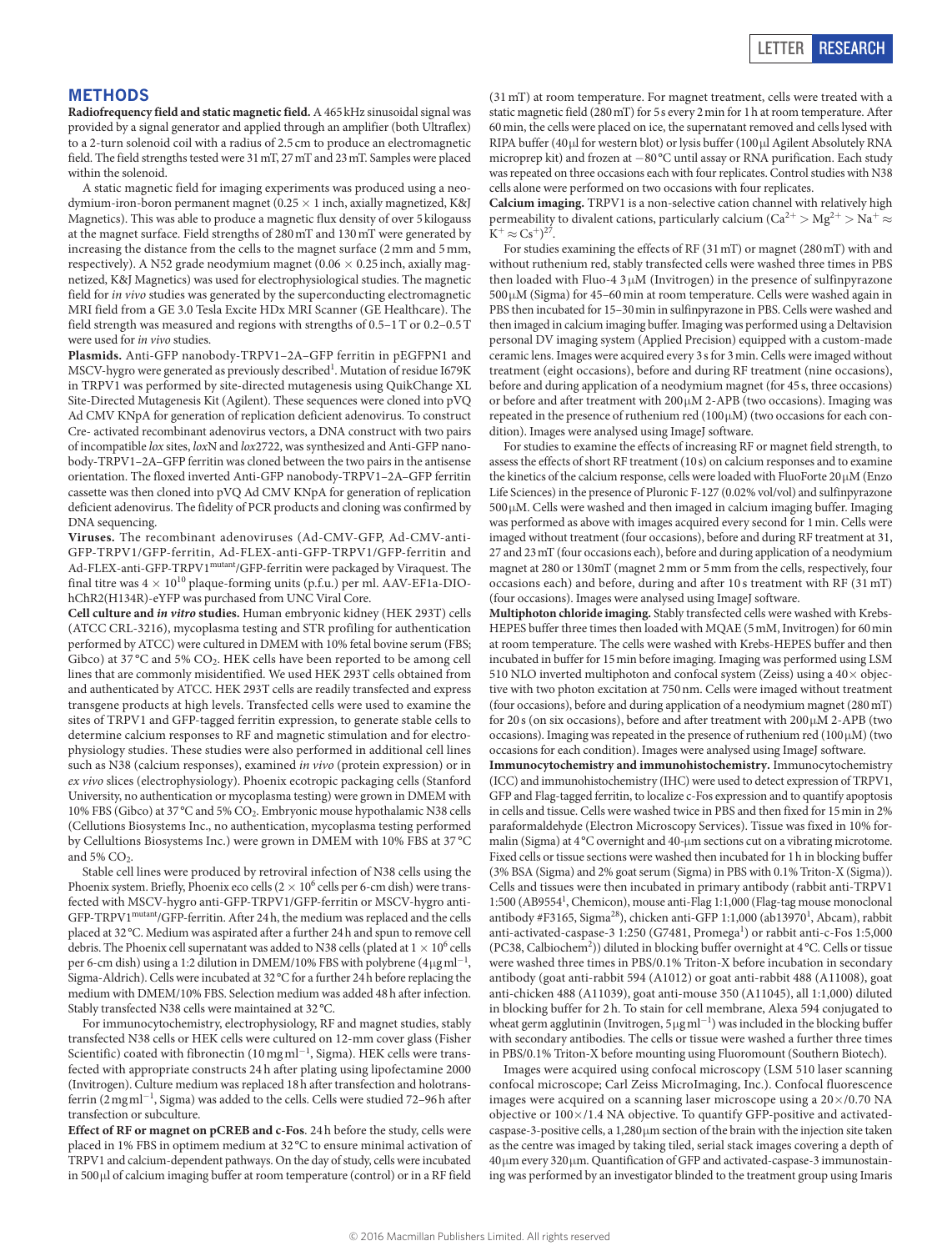3D quantification software. The image analysis software calculated the number of GFP- or activated-caspase-3-positive cells per volume by thresholding immunoreactivity above background levels. Confocal images to examine co-localization of TRPV1, GFP and Flag-tagged ferritin were acquired with a  $40\times$  objective.

**Immuno-electron microscopy and electron microscopy.** Mouse brains were perfused by 4% PFA and sectioned at 50μm by vibratome (Leica VT 100S). The sections were blocked by 4% BSA and 0.15% saponin in 20mM Tris buffer (pH7.4) for 2h at room temperature, then incubated with anti-GFP (1:1,000) (#1020, Aves Lab Inc.29) overnight at 4°C, followed by biotinylated anti-chicken incubation (1:1,000, Vector Laboratories, Inc.), with Nanogold streptavidin (1:100, Nanoprobes), and treated with GoldEhance EM (#2114 Nanoprobes). Negative control was done with the same procedure, except for omitting the primary antibody incubation. The tissue sections underwent fixation with 2% glutaraldehyde in sodium cacodylate buffer, light osmication (0.5% osmium tetroxide) for 15min and en bloc staining with 1% uranium acetate for 30min. Subsequently tissues were dehydrated through an ethanol series followed by incubation with Eponate12 (Ted Pella Inc.) The samples were embedded in the resin and polymerized at 60 °C for 48 h. Ultrathin (70nm) sections were cut and examined under a JEOL JEM 100CX transmission electron microscope in the electron microscopy centre in The Rockefeller University.

For double immuno-electron microscopy studies, HEK cells with stable expression of TRPV1 without fixation were subjected to high-pressure freezing (Leica EMPAC2) and freeze substitution in 0.2% uranyl acetate in 95% acetone and 5% water. Subsequently they were embedded in Lowicryl HM20 at −40°C and cut into ultrathin sections. They were incubated with 4% BSA and 0.15% saponin, 0.15% cold fish skin gelatin in 20mM TBS (pH7.4) for 2h at room temperature, a mixture of anti-GFP raised in chicken (1:300) (Aves Lab Inc.) and anti-TRPV1 raised in rabbit (1:300) (EMD Millipore Corp) overnight at 4°C. Antigen–antibody complexes were recognized by biotinylated anti-chicken antibody and streptavidin tagged with 5nm colloidal gold (1:20, Nanoprobes), or anti-rabbit tagged with 12nm colloidal gold (Jackson Immuno Research Lab Inc.) for 2h at room temperature.

Electron microscopy was used to demonstrate ferritin in transfected HEK cells. Cells were fixed in 2% paraformaldehyde/2.5% glutaraldehyde/0.1 M cacodylate buffer, pH7.4, for 15 min before pelleting and further fixation for 1 h. Cells were then treated with 1% osmium tetroxide (1 h, on ice) and 0.5% uranyl acetate (1h) before dehydration with graded ethanol and treatment with propylene oxide  $(2 \times 15 \text{ min})$ . The cells were infiltrated with 50% EPON epoxy resin (Miller-Stephenson) and 50% propylene oxide overnight then 100% EPON  $(2 \times 2h)$  before curing at 60 °C for 2 days. Blocks were cut with a diamond knife on a Leica UltracutE and ultrathin ( $\sim\!70$  nm) sections were collected on uncoated 200-mesh grids and stained with uranium and lead. Grids were viewed with a Tecnai SpiritBT Transmission Electron Microscope (FEI) at 80 kV and pictures were taken with Gatan 895 ULTRASCAN Digital Camera in the electron microscopy centre in The Rockefeller University.

**Electrophysiology.** *Cell culture.* Whole-cell voltage clamp recordings were made at room temperature at −60mV from cultured HEK cells and N38 cells expressing anti-GFP–TRPV1/GFP–ferritin or anti-GFP–TRPV1<sup>mutant</sup>/GFP–ferritin construct. Neurons expressing GFP were visualized using epifluorescence on an upright Zeiss Axioskop 2FS Plus microscope equipped with a Hamamatsu CCD camera. External solution contained (in mM): 140 NaCl, 2.8 KCl, 2 CaCl<sub>2</sub>, 1 MgCl<sub>2</sub>, 1 HEPES, 10 glucose, pH7.4. Patch pipettes pulled from borosilicate glass (World Precision Instruments) had tip resistances of 5–10 M $\Omega$  and were filled with K-gluconate internal containing (in mM): 135 potassium gluconate, 4 KCl, 0.05 EGTA, 10 HEPES, 4 MgATP, 10 Na-phosphocreatine, pH adjusted to 7.3 with KOH, 290 OSM unless otherwise stated, in which case a CsCl internal solution was used containing (in mM):125 CsCl, 10 HEPES, 10 EGTA, 4 MgATP, 0.5 CaCl<sub>2</sub>, 2-APB (200μM) was prepared from a 10mM DMSO stock and was perfused though the bath when stated. I–V relationships were obtained by measuring current responses to increasing 5-mV steps in the presence of 200µM 2-APB. Cells were held at −60mV. Magnetic activation was applied by bringing a permanent magnet within 500μm of the recorded cell for 5s with a micromanipulator. Recordings were acquired with an Axopatch 200B amplifier, filtered to 2kHz and digitized at 10kHz (pClamp10 software, Molecular Devices). Data were analysed using IGOR Pro (Wavemetrics) and NeuroMatic (<http://www.neuromatic.thinkrandom.com/>). Series resistance was monitored and not compensated for. If there was more than a 20% change in series resistance the recording was excluded.

*Slice electrophysiology.* Glucokinase–Cre Rosa–tdTomato, injected with Ad-anti-GFP-TRPV1/GFP-ferritin or Ad-anti-GFP-TRPV1mutant/GFP-ferritin in the VMH were deeply anaesthetized with isoflurane before decapitation and removal of the entire brain to be immediately submerged in ice-cold 'slicing' solution containing (in mM): 85 NaCl, 2.5 KCl, 0.5 CaCl<sub>2</sub>, 4 MgCl<sub>2</sub>, 25 NaHCO<sub>3</sub>, 1.25 NaH<sub>2</sub>PO<sub>4</sub>, 64 sucrose, 25 glucose and 0.02 D-2-amino-5-phosphonopentanoic acid (p-AP5, Tocris Bioscience). This was bubbled with 95%  $O_2$  and 5%  $CO_2$ , pH 7.4. Coronal hypothalamic slices (200µm) were made with a moving blade microtome (VT1000S, Leica). The slices were kept at 32°C for 40min in recording solution containing (in mM) 125 NaCl, 2.5 KCl, 1.25 NaH<sub>2</sub>PO<sub>4</sub>, 26 NaHCO<sub>3</sub>, 10 glucose, 2 CaCl<sub>2</sub> and 1 MgCl<sub>2</sub>, pH7.4 when bubbled with 95%  $O_2$  and 5%  $CO_2$ . Whole-cell current-clamp patch-clamp recordings were made at room temperature from neurons in the VMH expressing both tdTomato indicating GK–Cre expression and GFP indicating expression of the anti-GFP–TRPV1/GFP–ferritin or anti-GFP–TRPV1mutant/GFP–ferritin construct. Neurons were visualized and recorded from as described above. In order to observe neuronal activation, neurons were hyperpolarized to below threshold.

Baseline characteristic for hypothalamic neurons are as follows. Mean series resistance for neurons expressing the construct was 18.4±1.1MΩ (*n*=37) and did not differ significantly from hypothalamic neurons that did not express the construct (18.0  $\pm$  1, *n* = 7). The mean capacitance was 5.1  $\pm$  0.55 pF and did not differ significantly from neurons not expressing the channel (6.7 $\pm$ 0.8) The mean resting membrane potential in naive hypothalamic neurons was −48.21±4.7mV (*n*=15) and in cells expressing the construct before manipulation was  $-52 \pm 1.9$  mV  $(n=37)$ ,  $P > 0.5$ . Input resistances did not significantly differ in hypothalamic neurons; control neuron (without construct expression) =  $703 \pm 128$  M $\Omega$ ( $n = 13$ ), wild-type channel neuron = 555  $\pm$  110 M $\Omega$  ( $n = 7$ ), mutant neuron=866±220MΩ (*n*=14).

**Animals and** *in vivo* **studies.** Male and female C57Bl6 mice (8–9-weeks-old, Jackson Laboratories), *Nestin cre* (8–9-weeks-old, Jackson Labs), *Rosa lox-stop-lox tdTomato* (8–10-weeks-old, Jackson Labs) and *GK-cre* (8–16-weeks-old) mice were used and housed under controlled light conditions (12h light/12h dark) and temperature (22°C), single-caged, and fed *ad libitum* on standard mouse chow. Animal care and experimental procedures were performed with the approval of the Animal Care and Use Committee of Rockefeller University (protocols 12561 and 14712) under established guidelines. In all cases, mice were randomized according to body weight. The investigator was not blinded to the treatment group. The sample size required was estimated to be  $n=8-10$  per group on the basis of previous studies examining the effects of RF treatment on gene expression and protein release. No statistical methods were used to predetermine sample size.

All surgeries were performed under aseptic conditions. Mice were anaesthetized using 1.5% isoflurane and the top of the head was shaved then cleaned with 70% ethanol. An incision was made in the midline and small craniotomies were made using a dental drill.

*Study 1.* Wild-type mice underwent stereotacic injection into the striatum (coordinates: +1 mm AP, +2.3 mm ML, −3.3 mm DV) with Ad-CMV-GFP or Ad-CMV-anti-GFP-TRPV1/GFP-ferritin ( $4 \times 10^8$  p.f.u. per injection) over 10 min. The needle remained in position for a further 5 min before being withdrawn. Mice also received a lateral ventricle injection of iron dextran (4 μl, coordinates: −0.4 mm AP, +1.2 mm ML, −2.0 mm DV). After 1 week or 4 weeks, mice injected with Ad-CMV-anti-GFP-TRPV1/GFP-ferritin were randomized to RF or no RF treatment ( $n=4$  per time point and per treatment group). All mice treated with Ad-CMV-GFP were treated with RF ( $n=4$  per time point). Mice were anaesthetized with tribromoethanol (200 mg kg<sup>-1</sup>) and after 15 min mice were treated with RF (Ad-GFP and Ad-CMV-anti-GFP-TRPV1/GFP-ferritin, RF-treated group) for 30min by placing in the RF solenoid. Ad-CMV-anti-GFP-TRPV1/GFP-ferritin, untreated group were anaesthetized and 15min after the induction of anaesthesia were placed in the RF solenoid without power for 30 min. One hour after the being placed in the solenoid, mice were perfused, brains removed and tissue processed for GFP and activated-caspase-3 immunostaining as described above.

Unilateral striatal injections were used to test our construct primarily because we thought that either basal activity in the absence of RF or significant toxicity and apoptosis would result in motor changes that are readily detectable. In addition, striatum does not express TRPV1 and we wanted to ensure any effect was the result of expressing our construct rather than a result of an effect of endogenous TRPV1. Finally, for RF treatment the mice needed to be anaesthetized and in pilot studies we found that anaesthetics often led to high levels of c-Fos activation in many central nervous system regions but not in the striatum. Thus, to minimize the possibility that the anaesthetic was contributing to either toxicity or non-specific staining, we used striatal injections in addition to assessing the VMH.

*Study 2*. Nestin–Cre or wild-type mice received striatal injections of Ad-FLEX-anti-GFP-TRPV1/GFP-ferritin ( $4 \times 10^8$  p.f.u. per injection) and ICV iron dextran as described above. After 1 week, mice were anaesthetized, treated with RF for 30min and perfused after 1h as described above. Tissue was processed for GFP and c-Fos immunostaining as described above.

*Study 3*. Glucokinase–Cre or wild-type mice were anaesthetized with isofluorane and underwent stereotactic injection of iron dextran into the lateral ventricle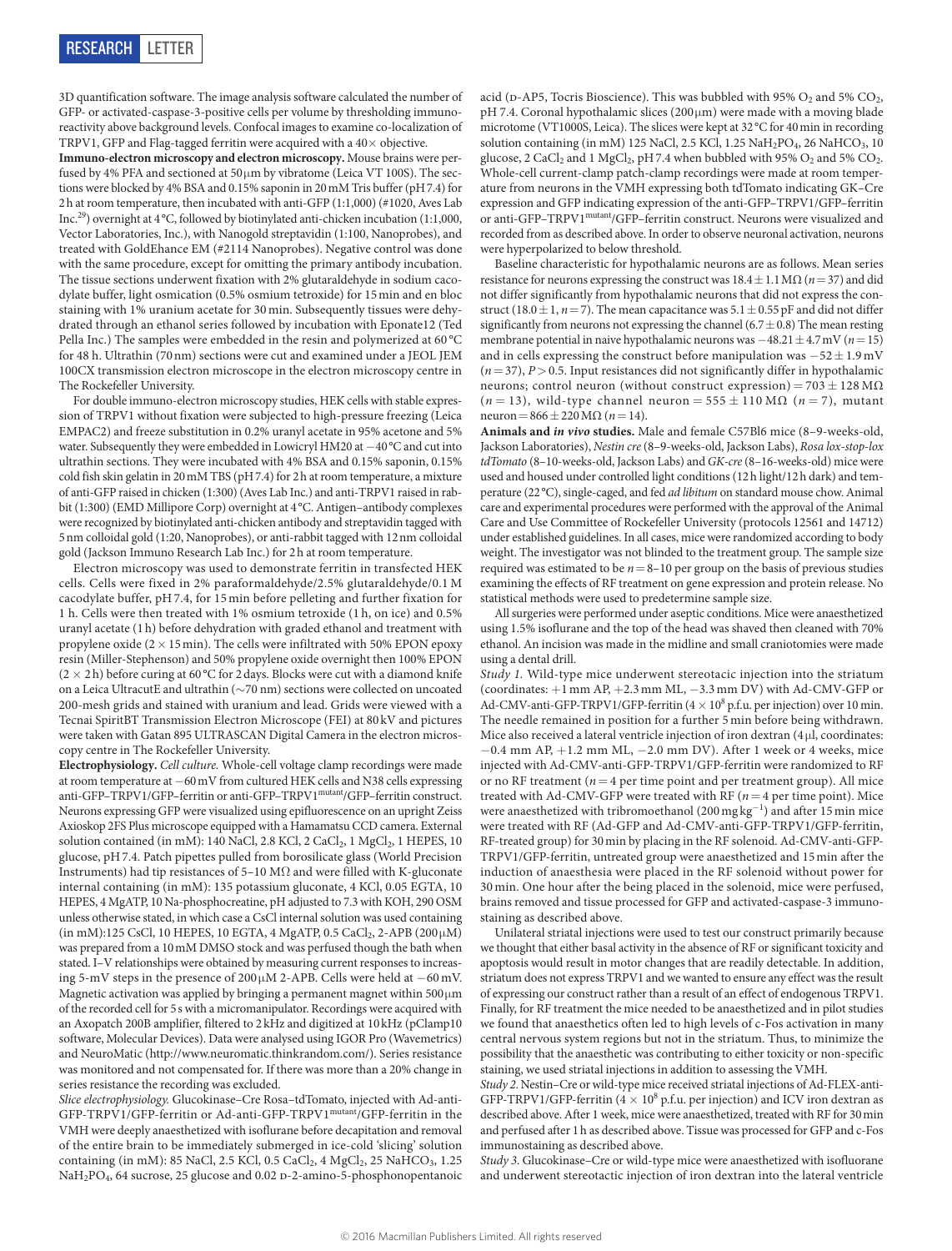(as above) and unilateral injection of Ad-FLEX-anti-GFP-TRPV1/GFP-ferritin  $(4 \times 10^8 \text{ p.f.u. per injection})$  into the VMH (coordinates:  $-0.9 \text{ mm AP}, +0.32 \text{ mm}$ ) ML and −5.48 mm DV). We performed unilateral injections of Cre-dependent adenovirus into the dorsomedial VMH of glucokinase–Cre mice. Construct expression was seen in this subdivision and in additional subdivisions of the VMH on the injected side. Virus expression is Cre-dependent as we did not see GFP expression in wild-type mice. After 1week, half the mice in each group were studied using RF stimulation (31mT) and half remained untreated. One week later, the previously treated mice were assessed without RF treatment and the previously untreated mice were treated with RF. Tail vein samples for blood glucose were taken at −5, 0, 5, 10, 20, 30, 45, 60 and 90min after the onset of RF treatment. After an additional week, mice were treated as described above but at 60min after the onset of RF treatment, mice were killed and blood taken by cardiac puncture for hormone assessment and hepatic tissue was harvested and snap-frozen in liquid nitrogen for later assessment of gluconeogenic enzyme expression. Brains were fixed, sectioned and stained with GFP to check injection placement. Mice with injection sites outside the VMH were excluded from the analysis.

*Study 4*. GK–Cre mice were anaesthetized and injected with AAV-EF1a-DIOhChR2(H134R)-EYFP (1μl) into the VMH using the coordinates above. An optic fibre was then placed 200nm above the injection site and fixed with adhesive cement followed by dental cement then the scalp was sealed back using tissue adhesive. After 4weeks, half the mice were treated with 473nm laser stimulation (5Hz, 15ms pulse width) for 30min and half were attached to the optical cable but without light stimulation. One week later, the previously treated mice were assessed without light treatment and the previously untreated mice were treated with light. Tail vein samples for blood glucose were taken at −5, 0, 5, 10, 20, 30, 45, 60 and 90min after the onset of light treatment. Brains were fixed, sectioned and stained with GFP to check injection placement. Mice with injection sites outside the VMH were excluded from the analysis.

*Study 5*. GK–Cre or wild-type mice were anaesthetized with isofluorane and underwent stereotactic injection of iron dextran into the lateral ventricle (as above) and Ad-FLEX-anti-GFP-TRPV1<sup>mutant</sup>/GFP-ferritin  $(4 \times 10^8 \text{ p.f.u. per injection})$  into the VMH. After one week, half the mice in each group were studied using RF stimulation (31mT) and half remained untreated. One week later, the previously treated mice were assessed without RF treatment and the previously untreated mice were treated with RF. Tail vein samples for blood glucose were taken at −5, 0, 5, 10, 20, 30, 45, 60 and 90min after the onset of RF treatment. After a further 3days, mice were anaesthetized and at time 0 were treated with 2-deoxyglucose (400 mg kg<sup>-1</sup>, intraperitoneal) then treated with RF for 45 min. Tail vein samples for blood glucose were taken at −5, 0, 5, 10, 20, 30, 45, 60 and 90min after the onset of RF treatment. One week later, mice were anaesthetized and RF treated (31mT) and at 60min after the onset of RF treatment, they were killed and blood taken by cardiac puncture for hormone assessment and hepatic tissue was harvested and snap frozen in liquid nitrogen for later assessment of gluconeogenic enzyme expression. Brains were fixed, sectioned and stained with GFP to check injection placement. Mice with injection sites outside the VMH were excluded from the analysis.

*Study 6*. GK–Cre or wild-type mice were anaesthetized with isofluorane and underwent stereotactic injection of iron dextran into the lateral ventricle and Ad-FLEXanti-GFP-TRPV1/GFP-ferritin ( $4 \times 10^8$  p.f.u. per injection) into the VMH (as above). After one week, mice were placed in a plastic chamber in a low-strength magnetic field  $(<0.005T)$  for a 15 min acclimation period, then half the mice were moved to a high-strength magnetic field (>0.5T) for 30min and half remained in the low-strength field. After 30min, all mice were placed in a low-strength field for a further 30min. Tail vein samples for blood glucose were taken at −5, 0, 15, 30, 45 and 60 min after the acclimation period. One week later, groups were crossed so the mice previously treated with high-strength magnetic field were treated with low-strength field and mice previously treated with low-strength field were treated with high-strength magnetic field. At the end of the study, mice were sacrificed and perfused. Brains were fixed, sectioned and stained with GFP to check injection placement. Mice with injection sites outside the VMH were excluded from the analysis.

*Study 7*. GK–Cre or wild-type mice were injected and recovered as in study 6. After one week, the effect of magnetic field stimulation on food intake was examined. After a 4-h fast, mice were acclimated to their chamber for 20min then food intake was assessed after 20min at low-strength magnetic field. Food intake was then measured for 20min with half the mice in high-strength magnetic field (0.5–1T) and half at low-strength magnetic field. Food intake was measure for a final 20min period at low-strength magnetic field. One week later, the groups were crossed so mice previously treated with high-strength magnetic field were treated with low-strength field and mice previously treated with low-strength field were treated with high-strength magnetic field. At the end of the study, mice

were sacrificed and perfused. Brains were fixed, sectioned and stained with GFP to check injection placement. Mice with injection sites outside the VMH were excluded from the analysis.

*Study 8*. GK–Cre mice underwent stereotactic injection as described in study 3. After one week, mice were anaesthetized and 15min after the induction of anaesthesia were placed in the RF solenoid without power for 30min (no RF treatment). After 3days, the mice were divided into two equal groups, one group was treated with a field strength of 27mT for 30min and the other group with a field strength of 23mT for 30min. After a further 4days, the treatment groups were reversed. A week later, the first group of mice were treated with RF (31mT) for 20min and the second group of mice with RF (31mT) for 10min. After a further 3days, the treatment groups were reversed. Tail vein samples for blood glucose were taken at −5, 0, 5, 10, 20, 30, 45, 60 and 90min after the onset of RF treatment for all studies. After an additional week, half the mice were treated with RF (31mT) for 30min and half the mice remained untreated. At 60 min after the onset of RF treatment mice were sacrificed and brains were fixed, sectioned and stained for GFP and activated-caspase-3 to assess apoptosis in the VMH.

*Study 9*. GK–Cre mice underwent stereotactic injection as described in study 3. After 2 weeks, the effects of lower magnetic strength (0.2–0.5mT) on food intake were assessed. After a 4-h fast, mice were acclimated to their chamber for 20min and then food intake was assessed after 20min at low-strength magnetic field followed by food intake measurement after 20min treatment with a 0.2–0.5T magnetic field. Food intake was measure for a final 20min period at low-strength magnetic field. At the end of the study, mice were sacrificed and perfused. Brains were fixed, sectioned and stained with GFP to check injection placement.

*Study 10*. GK–Cre mice underwent stereotactic injection as described in study 5 but with bilateral injection of Ad-FLEX-anti-GFP-TRPV1<sup>mutant</sup>/GFP-ferritin into the VMH. After a week, food intake was assessed in response to low-strength magnetic field treatment. After a 4-h fast, mice were acclimated to their chamber for 20min and then food intake was measured for three periods of 20min at low field strength. One week later, the study was repeated with a 20min acclimation period then food intake was measured for mice were treated with high strength magnetic field (0.5–1T) for 20min. Food intake was measured for a further two 20-min periods at low magnetic field strength. At the end of the study, mice were sacrificed and perfused. Brains were fixed, sectioned and stained with GFP to check injection placement.

*Study 11*. GK–Cre/Rosa–tdTomato mice underwent stereotactic surgery as described in study 3. After one week, three mice were anaesthetized and 15min after the induction of anaesthesia were treated with RF (31mT) for 30min. At 60min after the onset of RF treatment, mice were sacrificed. Brains from three mice were fixed, sectioned and stained for GFP and c-Fos. The fourth mouse was perfused without RF treatment and the brain was used for immune-electron microscopy.

*Study 12*. GK–Cre (*n*=4) underwent stereotactic surgery as described in study 3. After one week, the mice were anaesthetized and perfused. Brains were fixed, sectioned and stained for GFP. Tiled *z*-stack images were taken using confocal microscopy ( $20 \times$  objective) and images analysed using Imaris 3D quantification software. The image analysis software calculated the number of GFP-positive cells per volume by thresholding immunoreactivity above background levels. Using this method the average number of GFP-positive cells was  $2,436 \pm 841$  cells per brain. **Assays.** Blood glucose was determined using a Breeze 2 glucometer (Bayer). Blood was spun for 10min and plasma was collected. Plasma levels of insulin (Mercodia) and glucagon (Mercodia) were determined by ELISA.

**Western blot.** Protein was isolated by lysis in RIPA buffer and centrifugation at 16,000 r.p.m., 4 °C for 5 min before addition of  $4\times$  Laemelli buffer. Samples were denatured for 5min at 95 °C and frozen at −20 °C before assay. Samples (15μl) were run on a 4–15% gel then transferred to PVDF membrane. Membranes were blocked (3% dried milk in TBST buffer) for 1h at room temperature then incubated in primary antibody (pCREB (Ser133) (87G3) rabbit monoclonal antibody (1:1,000) or β-actin rabbit antibody (1:1,000), Cell Signaling) in TBST overnight at 4°C. Membranes were washed three times in TBST then incubated in secondary antibody (goat anti-rabbit IgG-HRP, 1:5,000, Santa Cruz) in TBST for 2h at room temperature. The membrane was washed a further five times then developed in substrate for 5min (Supersignal West Femto maximum sensitivity substrate, Life Technologies) and imaged (C-DiGit blot scanner, Licor). The pCREB density signal was corrected for any variation in protein loading by dividing by the density signal for the housekeeping gene, actin.

**Real-time PCR.** Total RNA was isolated by homogenizing tissue in TRIzol reagent (Invitrogen) or cells in buffer RLT and purifying the RNA using Absolutely RNA microprep kit (Agilent). Complimentary DNA was synthesized using QIAGEN omniscript RT kit. Real-time PCR was performed using the TaqMan system (Applied Biosystems) according to the manufacturer's protocol.